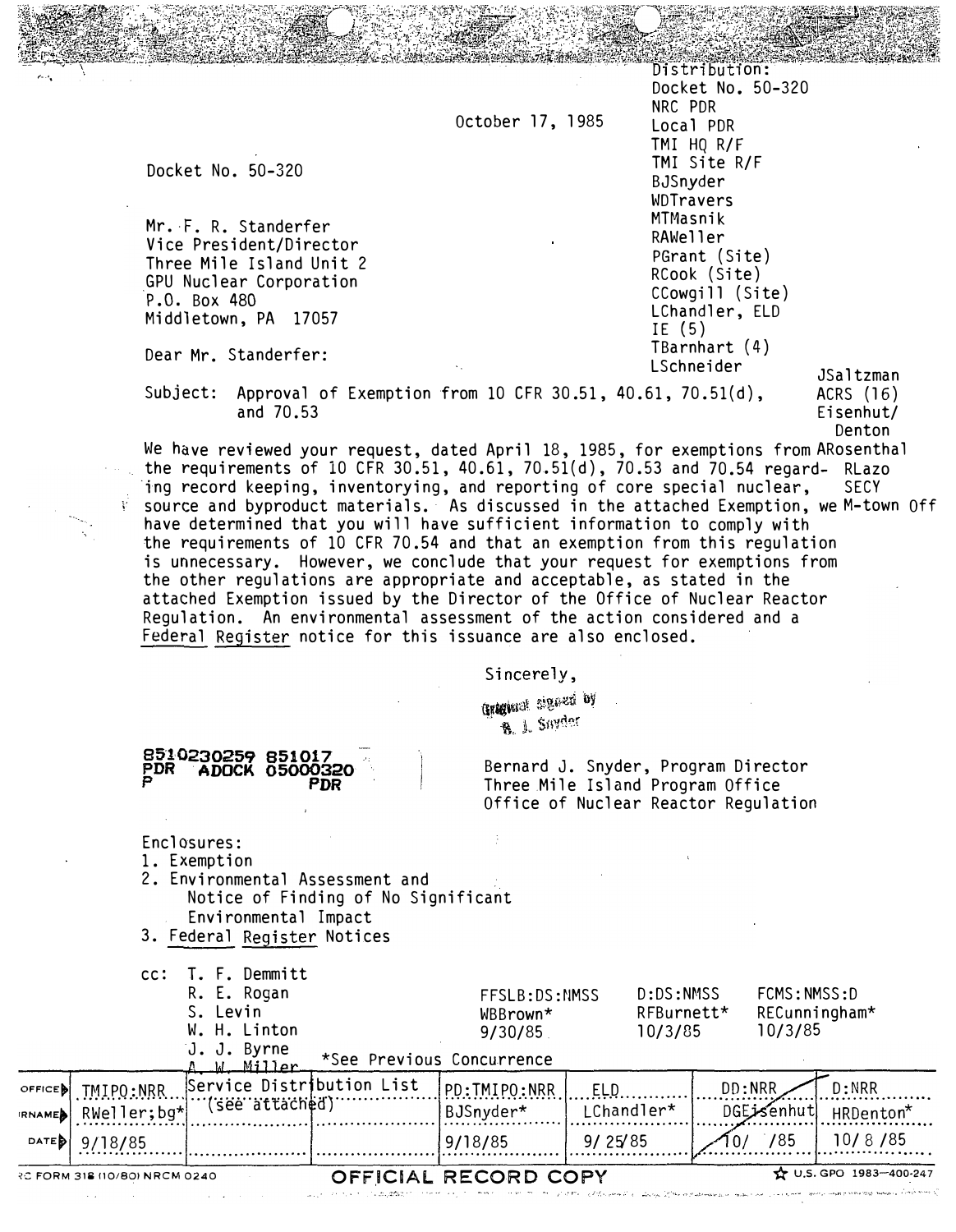## TMI -2 SERVICE LIST

Dr. Thomas Murley Regional Administrator, Region I<br>U.S. Nuclear Regulatory Commission 631 Park Avenue king of Prussia, PA 19406

John t. wolfe, Esq., Chairman, Administrative Judge 3409 Shepherd St. Chevy Chase, MD. 20015

Dr. Oscar H. Paris Administrative Judge Atomic Safety end Licensing Board Panel U.S. Nuclear Regulatory Commission -washington, D.C. 20555

Or. frederick H. Shon Administrative Judge Atomic Safety end licensing Board Panel u.s· . Nuclear Reguhtory Commission Washington, D.C. 20555

Karin W. Carter Assistant Attorney General SOS Executive Houst P.O. Box 2357 Harrisburg, PA 17120

Or. Judith H. Johnsrud Enviro�ntal Coalition on Nuclear Power 433 Orlando Ave. State College, PA 16801

&forge F. Trowbridge, Esq. Shaw, Pittman, Potts end Trowbridge 1800 M. St., NW.<br>Washington, D.C. 20036

Atomic Sefety end Licensing Board Penel u.S. Nuclear Regu)etory Commission washington, D.C. 20555

Atomic Safety and L icensing Apoeal Panel u.S. Nuclear Regulatory Commission washington, D.C. 20555

Secretary<br>U.S. Nuclear Regulatory Commission<br>ATTN: Chief, Docketing & Service Branch washington, D.C. ·20555

Mr. Larry Hochendoner Dauphin County Commissioner P.O. Box 1295 Harrisburg, PA 17108-1295

.John E. Minnich, .Chairperson, Dauphin County Board of C�issioners Dauphin County Courthouse front and·Hartet Streets Harrisburg, PA 17101

Dauphin County Office of Emergency Preparedness Court House, Room 7 front & Market Streets Harrisburg, PA 17101

U.S. Environmental Protection Apency Region III Office<br>ATTN: EIS Coordinator<br>Curtis Building (Sixth Floor) 6th & Walnut Streets Philadelphia, PA 19106

Thomas M. Gerusky, Director Bureau of Radiation Protection Department of Environmental Resources P.O. Box 2063 Harrisburg, PA 17120

Dan Kennedy Office of Environmental Planning Department of Environmental Resources P.O. Box 2063 Harrisburg, PA 17120

Willis Bixby, Site Manager U.S. Department of Energy P.O. Box 88 Middletown, PA 17057-0311

David J. McGoff<sup>"</sup> Division of Three Mile Island Programs<br>NF-23 NE-23 · � U.S. Department of Energy Washington, D.C. 20545

William Lochstet 104 Devey Laboratory Pennsylvania State University University Park, PA 16802

Randy Myers, Editorial The Patriot 812 Market St. Harrisburg, PA 17105

Robert B. Borsum Babcock & Wilcox Nuclear Power Generation Division Suite 220 7910 wooamount Ave. Bethesda, MD. 20814

...

Michael Churchhill, EsQ. PZLCOP 1315 Walnut St., Suite 1632<br>Philadelphia, PA 19107

linda W. Little 5000 Hermitage DR.<br>Raleigh,NC 27612

Marvin I. Lewis 6504 Bradford Terrace Philadelphia, PA 19149

Jane let 183 Valley Rd. Etters,PA 17319

J.B. Liberman, Esquire Berlack, Israels, Liberman 26 Broadway New ·rork, NY 10004

W•lter W. Cohen, Consumer Advocate Department of Justice Strawberry Square, 14th Floor Harrisburg, PA 17127

Edward 0. Swartz Board of Supervisors Londonderry Township RFD #1 <del>G</del>eyers Church Rd.<br>Middletown, PA 17057

·Robert L. Knupp, Esquire Assistant Solicitor Knupp end Andrews P.O. Box P 407 N. Front St. Harrisburg, PA 17108

•

John Levin, Esquire Pennsylvania Public Utilities tomm. P.O. Box 3265 Harrisburg, PA 17120

Mr. Edwin Kintner· Executive Vier President &rneral Public Utilities lluclear torp. 100 lnteroace Parkway Parsippany, NJ 07054

Ad Crable Lancaster New Era 8 West king Street Lancaster, PA 1760?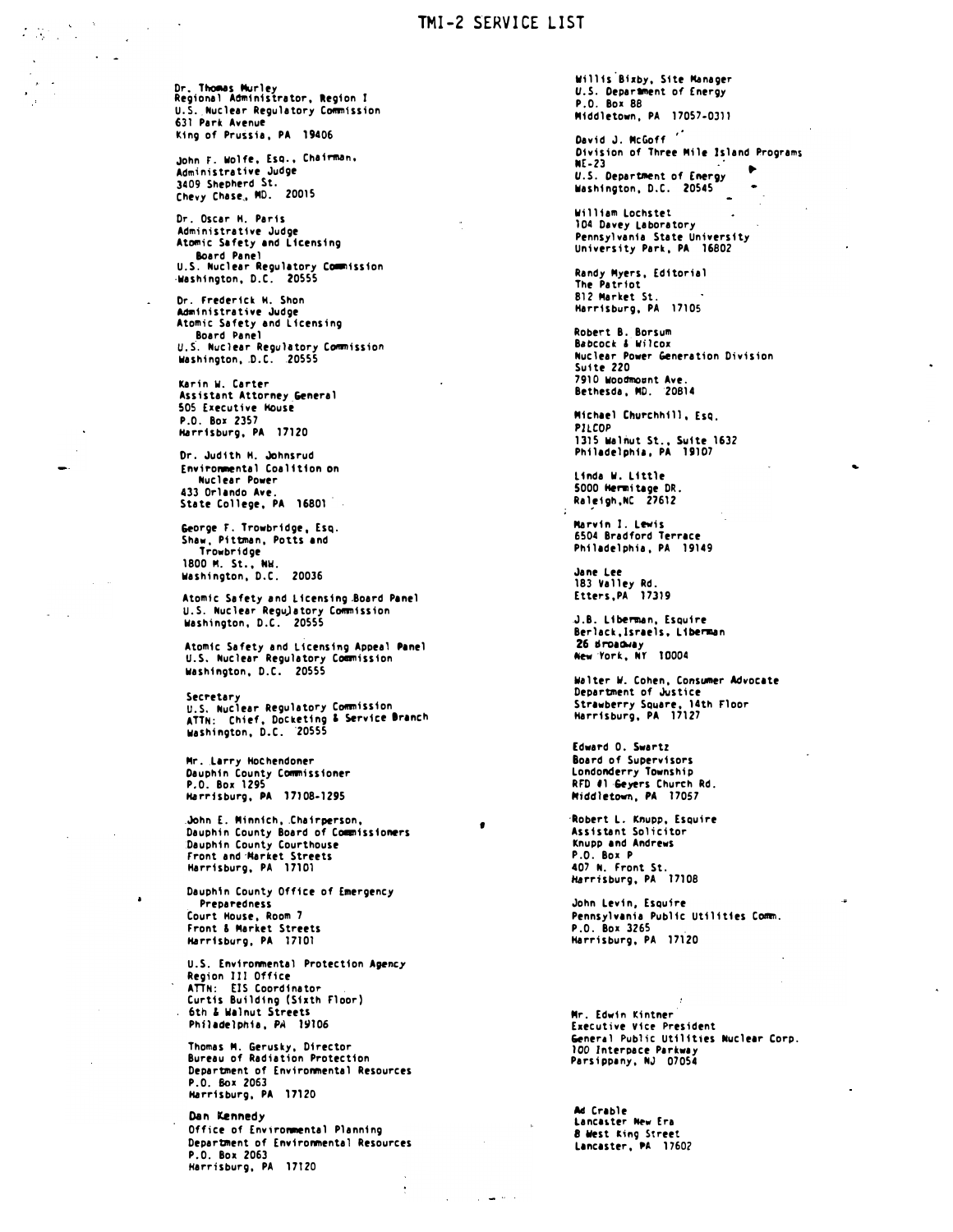#### UNITED STATES NUCLEAR REGULATORY COMMISSION

) ) ) ) ) ) )

In the Matter of

GENERAL PUBLIC UTILITIES NUCLEAR CORPORATION

Docket No. 50-320

(Three Mile Island Nuclear Station Unit 2)

#### EXEMPTION

#### I.

GPU Nuclear Corporation, Metropolitan Edison Company, Jersey Central Power and Light Company and Pennsylvania Electric Company (collectively, the licensee) are the holders of Facility Operating License No. DPR-73, which has authorized operation of the Three Mile Island Nuclear Station, Unit 2 (T�ll-2) at power levels up to 2772 megawatts thermal. The facility, which is located in Londonderry Township, Dauphin County, Pennsylvania, is a pressurized water reactor previously used for the commercial generation of I electricity.

By Order for Modification of License, dated July 20, 1979, the licensee's authority to operate the facility was suspended and the licensee's authority was limited to maintenance of the facility in the present shutdown cooling mode (44 Fed. Reg. 45271). By further Order of the Director, Office of Nuclear Reactor Regulation, dated February 11, 1980, a new set of license requirements was imposed to reflect the post-accident condition of the facility and to assure the continued maintenance of the current safe, stable, long-term cooling condition of the facility (45 Fed. Reg. 11292). The license provides, among other things, that it is subject to all rules, regulations and Orders of the Commission now or hereafter in effect.

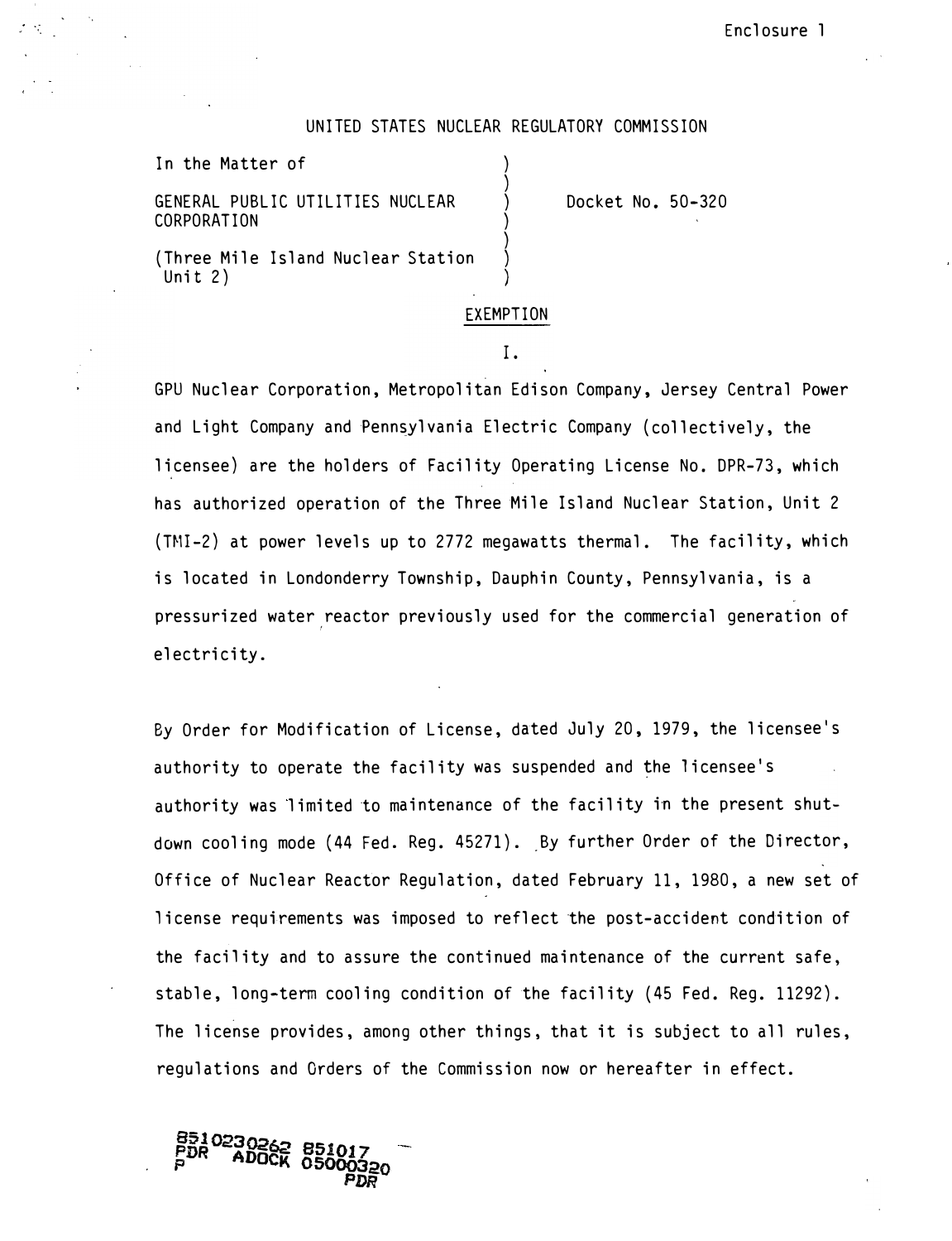By letter dated April 18, 1985, the licensee requested exemptions from 10 CFR 30. 51, 40. 61, 70. 51(d), 70. 53, and 70.54 regarding the requirements for record keeping, inventorying, and reporting of core special nuclear, source and byproduct materials. Specifically, 10 CFR 30.51 and 40.61. specify the requirements for keeping records which show the receipt, transfer and disposal of source and byproduct material. 10 CFR 70. 5l(d) specifies the requirements for the periodic conduct of a physical inventory of all special nuclear material in possession. 10 CFR 70. 53 specifies the requirements for the periodic submittal of a Material Balance Report and Physical Inventory Listing of special nuclear material possessed by the licensee. 10 CFR 70. 54 specifies the requirements for submitting Nuclear Material Transaction Reports for the transfer or receipt of special nuclear material. In meetings with the licensee held subsequent to the April 18, 1985 exemption request, staff representatives of the NRC and Department of Energy (DOE) have determined that the licensee will have sufficient information to comply with the requirements of 10 CFR 70.54 and that an exemption from this regulation is not necessary.

#### III.

The accident at Three Mile Island Unit 2 severely damaged the reactor core. Video inspections and topography measurements indicate a cavity in the upper core region which represents approximately 26% of the total original core volume. No more than 2 of the original 177 core fuel assemblies

-2-

II.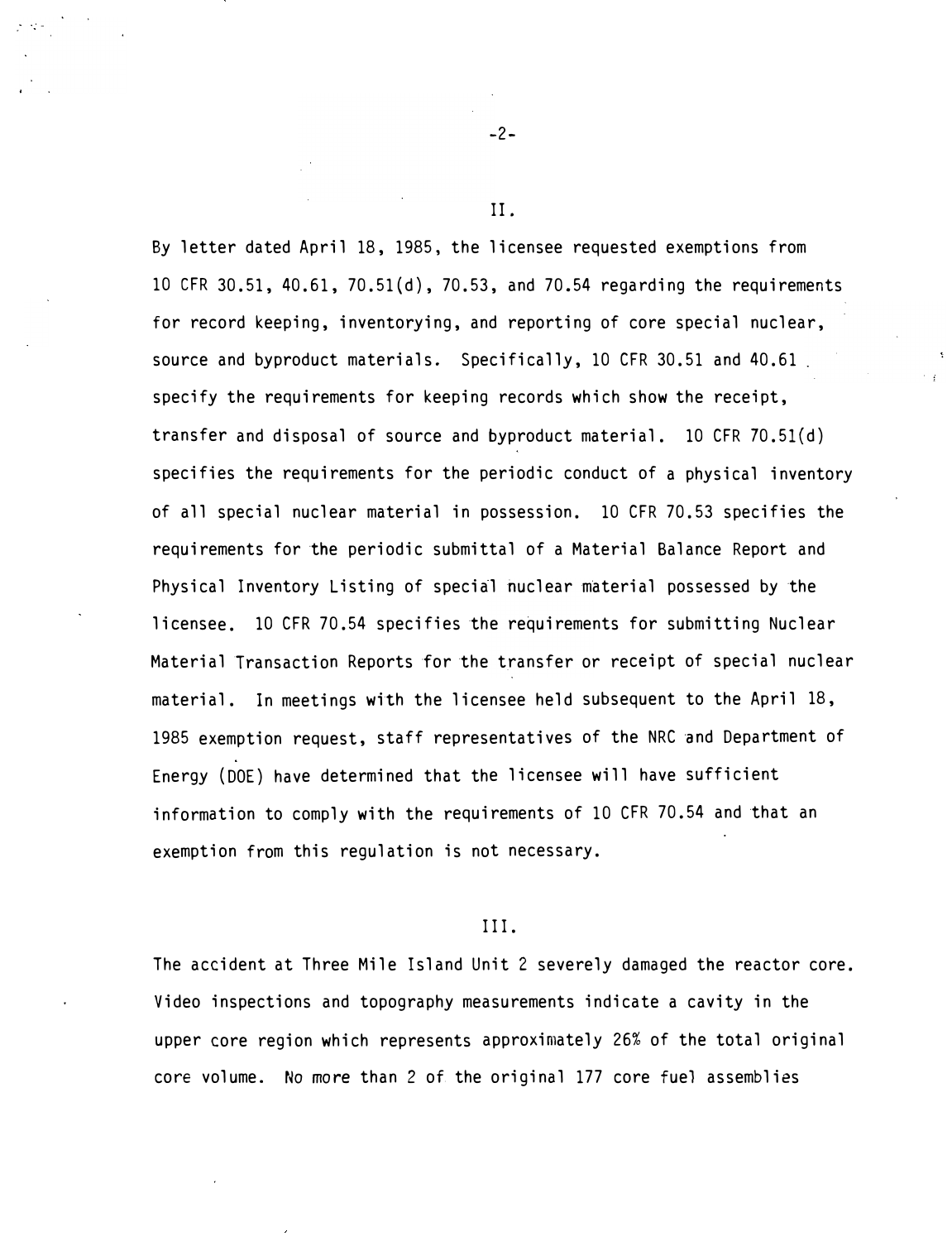remain intact and only 42 assemblies have any full length fuel rods. The core damage extends radially all the way out to the core former walls. As a result of the accident induced embrittlement of virtually all fuel rods, no fuel assemblies are expected to be withdrawn intact. There is a � significant amount of core debris in ex-core region locations (e.g., an estimated 10 to 20 tons in the lower reactor vessel head) and much of the core byproduct material has been released from the fuel. For example, analyses of core debris bed samples indicate that, on the average, only about 13% of the original Cs-137 inventory remains in the fuel although the percentage retained can vary considerably from sample to sample.

During the defueling of the damaged core, the fuel debris will be collected in canisters by vacuuming or "pick and place" techniques. However, as a result of the damaged condition of the core, the licensee will have no means of accurately characterizing (e.g., U-235 enrichment and total uranium content, fission product radionuclide content and distribution, plutonium content) the fuel debris during the defueling sequence. The capability for characterizing the collected fuel debris in each canister would require sophisticated hot cell and laboratory facilities with the means to homogenize, sample, weigh, and analyze the contents of each canister. Such facilities do not exist at Three'Mile Island. Given the damaged condition of the core and lack of sophisticated hot cell and laboratory facilities, there is no practical means for the licensee to perform the measurements or precise calculations necessary to comply with the Commission's regulations related to accountability of special nuclear,

-3-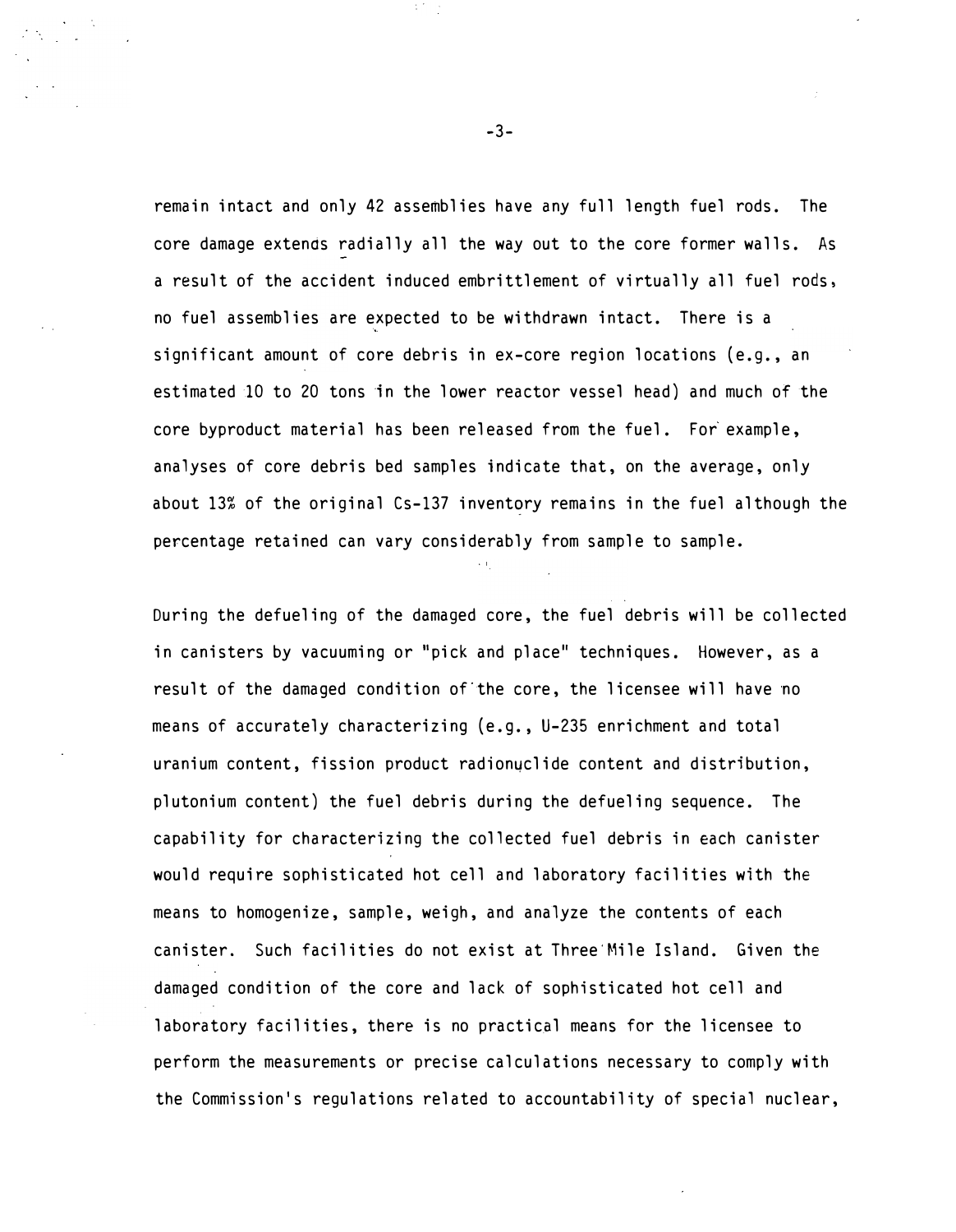source and byproduct materials. The staff therefore concludes that exemptions from the requirements of 10 CFR 30.51, 40.61, 70.51(d), and 70. 53 are appropriate. As previously stated in Section II of this evaluation, staff representatives of the NRC and DOE have determined that the licensee will have sufficient information to comply with the transfer requirements of 10 CFR 70. 54 and that exemption from this regulation is not necessary.

The granting of these exemptions does not mean that the licensee will not provide any record keeping or reporting of the canister core debris which is intended to be transferred to the custody of the DOE for research and/or storage at DOE facilities in Idaho. In lieu of the reporting requirements of 10 CFR 70. 53, the licensee will provide to the DOE all available information describing the physical contents of each canister including: the canister identification number, canister type (i.e., knockout, fuel, or filter), date of shipment, the shipment number, the empty weight of the canister, the loaded weight of the canister, the dewatered weight of the canister, maximum total curies, the canister pressure, general physical description of the canister contents including videotape data (if available) , and any additional information based on mutual agreement between the licensee and the DOE. Further, following the completion of defueling and the offsite shipment of the packaged fuel debris, the licensee will be in a position to comply with the requirements of 10 CFR 70. 53 and the licensee will be required to submit a Material Balance Report and Physical Inventory Listing at that time.

-4-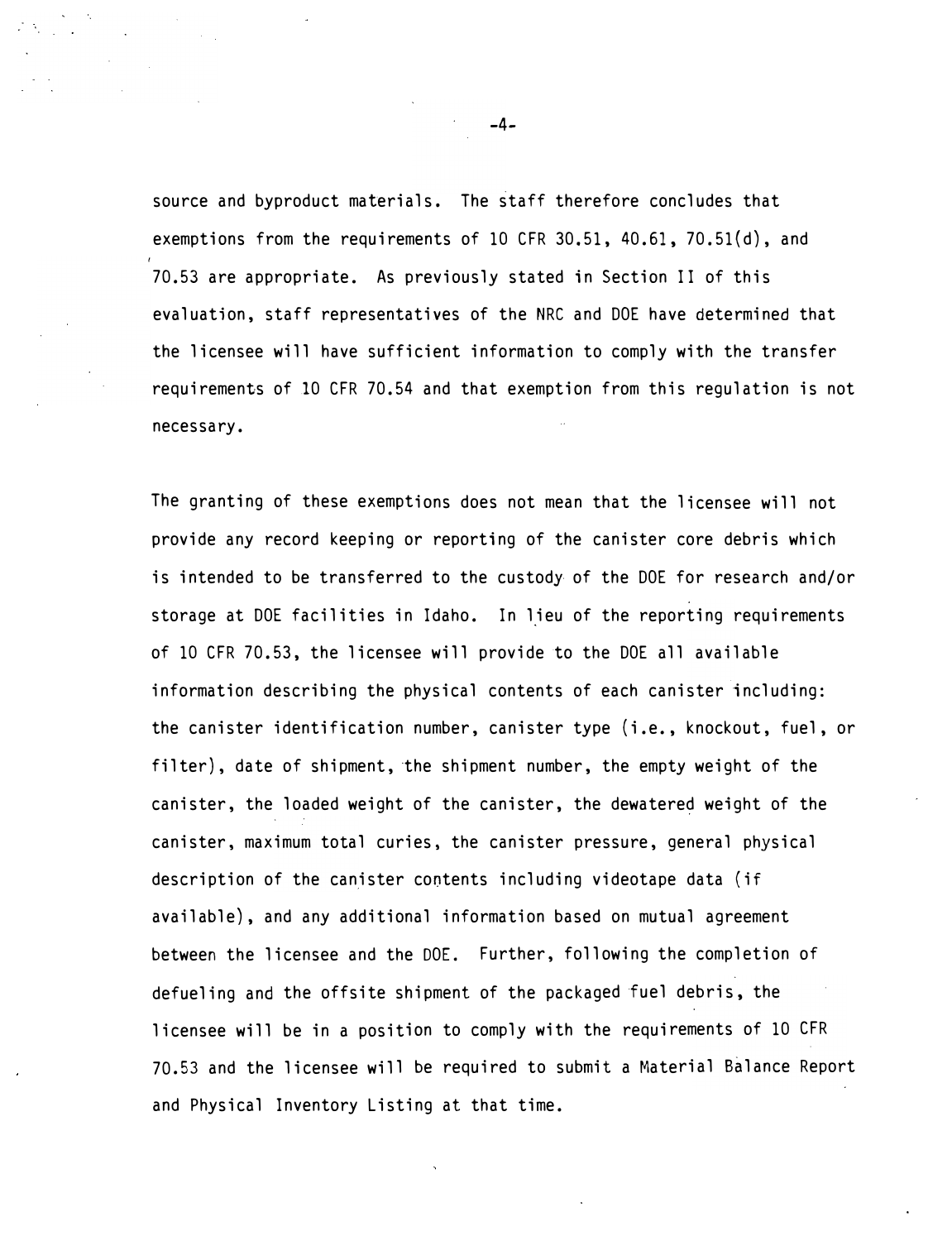In lieu of the requirement in 10 CFR 70.51(d) for the periodic conduct of a physical inventory of all special nuclear material, the licensee will conduct such an inventory upon the completion and analysis of a postdefueling survey.

In lieu of the record keeping requirements of 10 CFR 30.51 and 40.61, the licensee will maintain records of each fuel shipment in accordance with the requirements of 10 CFR 71. 91. Such records will include an identification of the shipment packaging, the maximum total curies, the total quantity of each shipment, and the date of shipment.

#### IV.

Accordingly, the Commission has determined that, pursuant to 10 CFR 30. 11, 40.14, and 70.14, these exemptions are authorized by law and will not endanger life or property or the common defense and security and are otherwise in the public interest. The Commission hereby grants exemptions from the requirements of 10 CFR 30.51, 40.61, 70.51(d), and 70.53. The exemption from 10 CFR 70. 53 shall expire following the completion of the defueling effort, including an assessment of any fuel fines and debris which remain within the plant, and the subsequent offsite shipment of all packaged fuel debris.

It is further determined that the exemptions do not authorize a change in effluent types or total amounts nor an increase in power level and will not result in any significant environmental impact. In light of this

-5-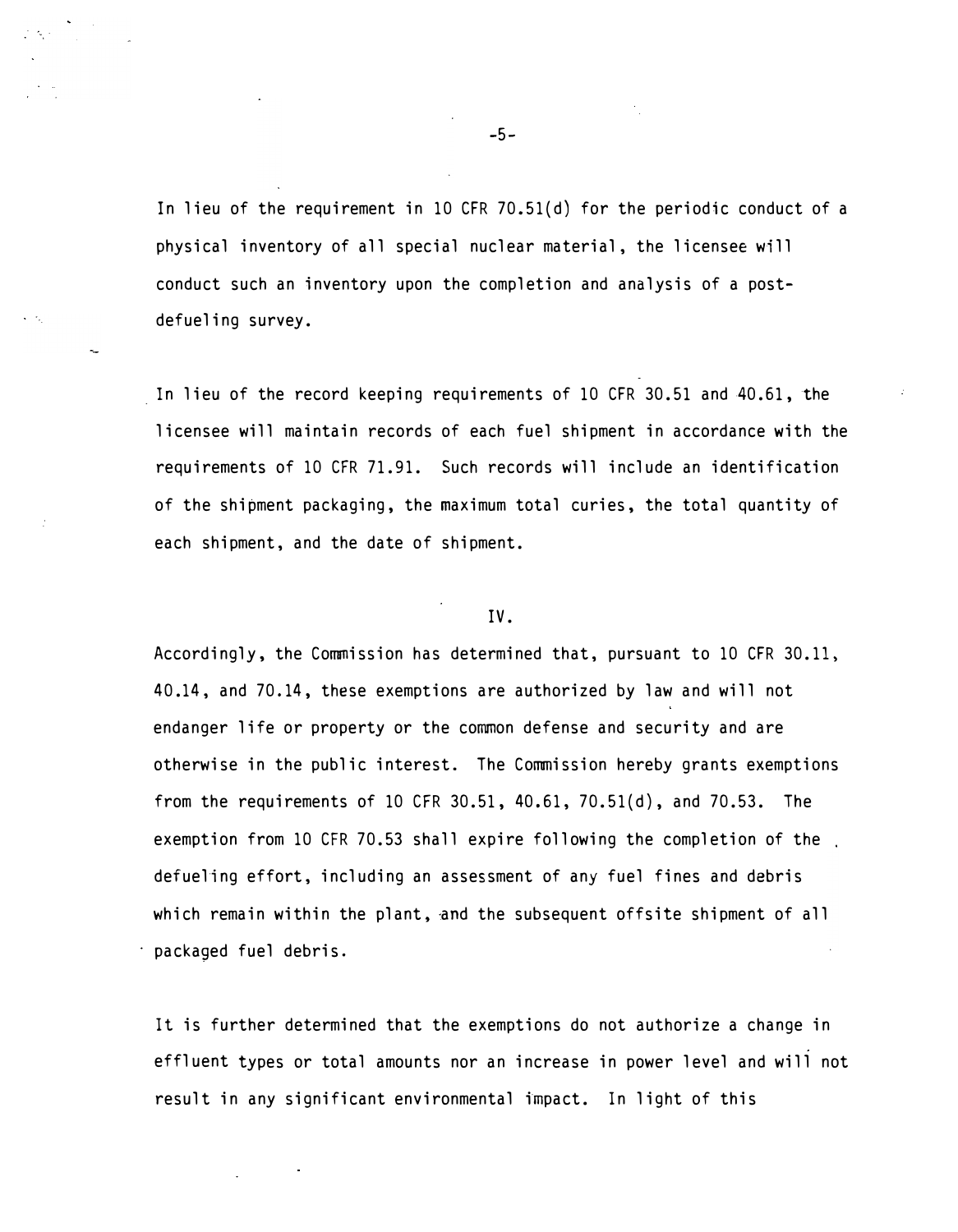determination and as reflected in the Environmental Assessment and Notice of Finding of No Significant Environmental Impact prepared pursuant to 10 CFR 51.21 and 51.30 through 51.32, issued September 20, 1985, it was concluded that the instant action is insignificant from the standpoint of environmental impact and an environmental impact statement need not be prepared.

FOR THE NUCLEAR REGULATORY COMMISSION

Harold R. Denton, Director Office of Nuclear Reactor Regulation

Effective Date: October 17, 1985 Dated at Bethesda, Maryland Issuance Date: October 17, 1985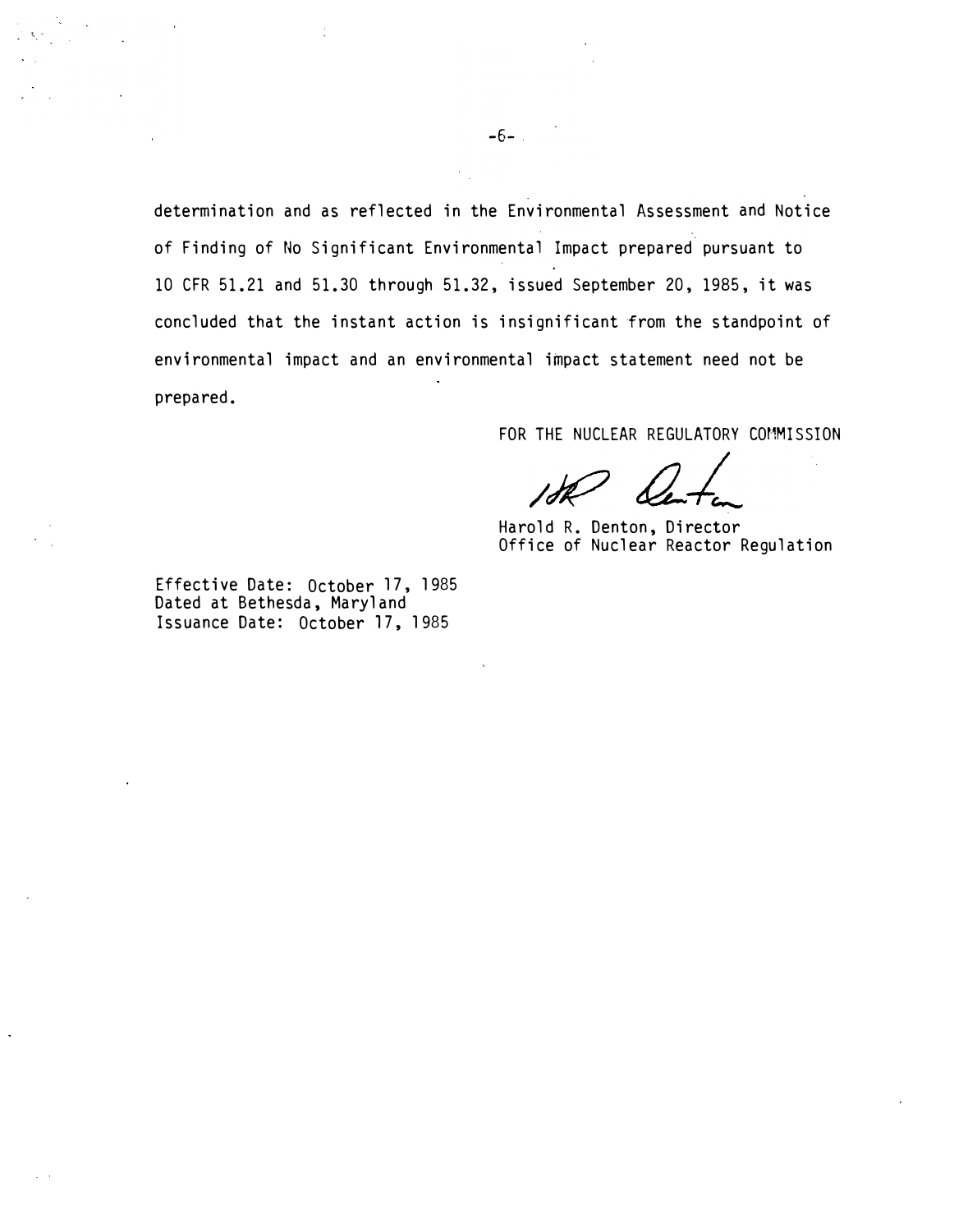# UNITED STATES NUCLEAR REGULATORY COMMISS10N GENERAL PUBLIC UTILITIES NUCLEAR CORPORATION DOCKET NO. 50-320 ENVIRONMENTAL ASSESSMENT AND NOTICE OF FINDING OF NO SIGNIFICANT ENVIRONMENTAL IMPACT

The U.S. Nuclear Requlatory Commission (the Commission) is planning to issue an Exemption from certain regulations relative to the Facility Operating License No. DPR-73, issued to General Public Utilities Nuclear Corporation (the licensee), for operation of the Three Mile Island Nuclear Station, Unit 2 (TMI-2), located in Londonderry Township, Dauphin County, Pennsylvania.

### ENVIRONMENTAL ASSESSMENT

Identification of Proposed Action: The action being considered by the Commission is the granting of exemptions from the inventory, record keeping and reporting requirements of 10 CFR  $30.51$ ,  $40.61$ ,  $70.51(d)$ , and  $70.53$  for core special nuclear, source and byproduct materials. Specifically, 10 CFR 30.51 and 40. 61 require the maintenance of records showing the receipt, transfer and disposal of source or byproduct material. 10 CFR 70. 51(d) specifies the requirements for the periodic conduct of a physical inventory of all special nuclear material in a licensee's possession. 10 CFR 70.53 specifies the requirements for the periodic submittal of a Material Balance Report and a Physical Inventory Listing for special nuclear material (SNM).

The Need for the Action: Given the severely damaged condition of the TMI-2 core fuel, the dislocation of fuel material from its original location in the reactor pressure vessel, and the nonhomogeneity of the dislocated 8510230264 851017

PDR ADOCK 05000320 P PDR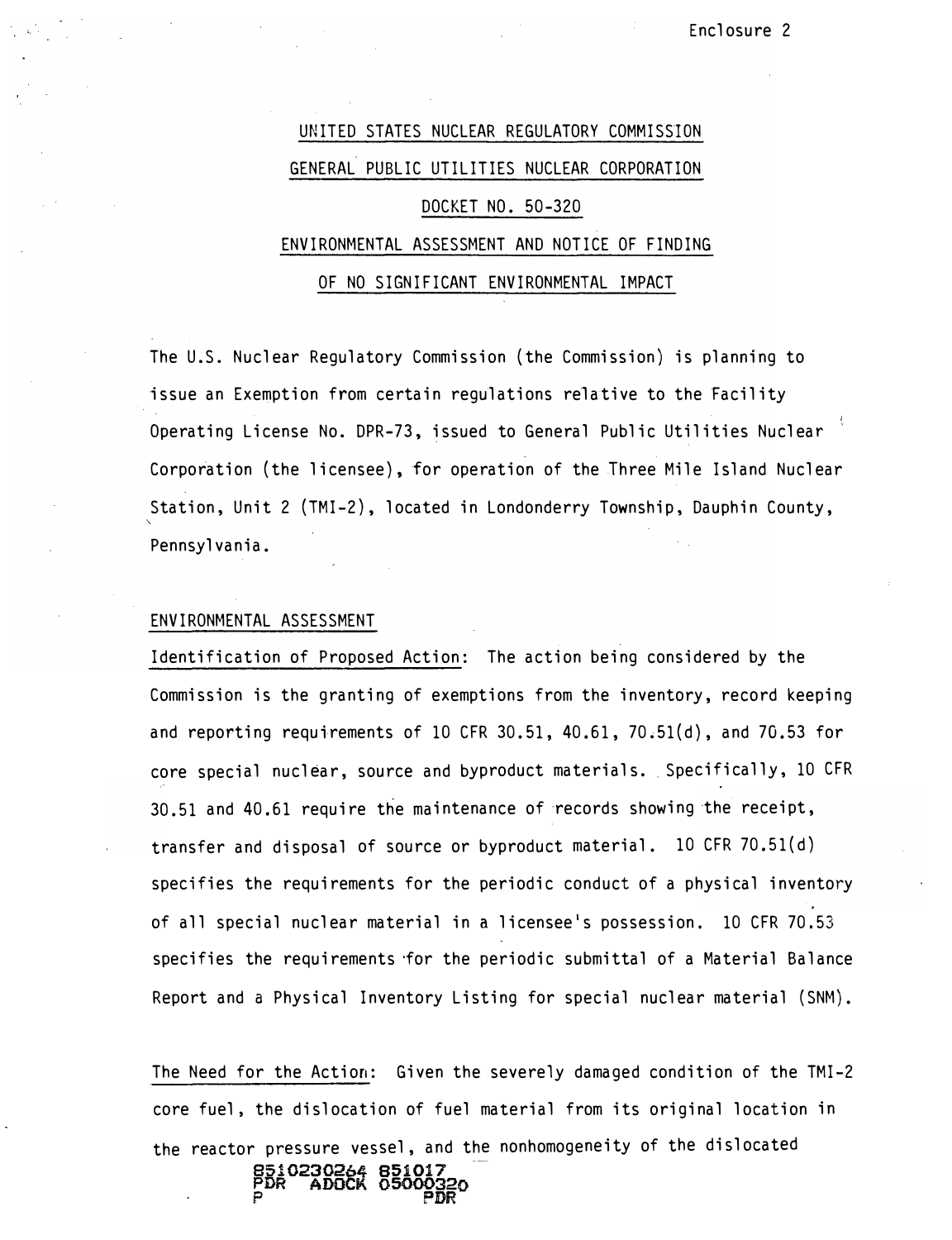material which has settled into piles of rubble at the bottom of the containment vessel, the licensee is unable to determine the bulk quantity of material in the vessel or to obtain representative samples for determination of source, byproduct, and SNM content in compliance with the core accountability requirements of 10 CFR  $30.51$ ,  $40.61$ ,  $70.51(d)$  and  $70.53$ . Accordingly, some relief from the Commission's regulatory requirements related to core accountability is warranted.

Environmental Impacts of the Proposed Actions: The staff has evaluated the exemptions and concluded that, as the exemptions are related to record keeping and reporting requirements, there are no significant radiological or nonradiological impacts to the environment as a result of this action.

Alternate to this Action: Since we have concluded that there is no significant environmental impact associated with the exemptions, any alternatives will have either no significant environmental impact or greater environmental impact. Alternatives to the exemptions would not reduce present environmental impacts of plant operations and would result in the application of overly restrictive regulatory requirements when considering the unique conditions of TMI-2.

Agencies and Persons Consulted: The NRC staff reviewed the licensee's request and did not consult other agencies or persons.

-2-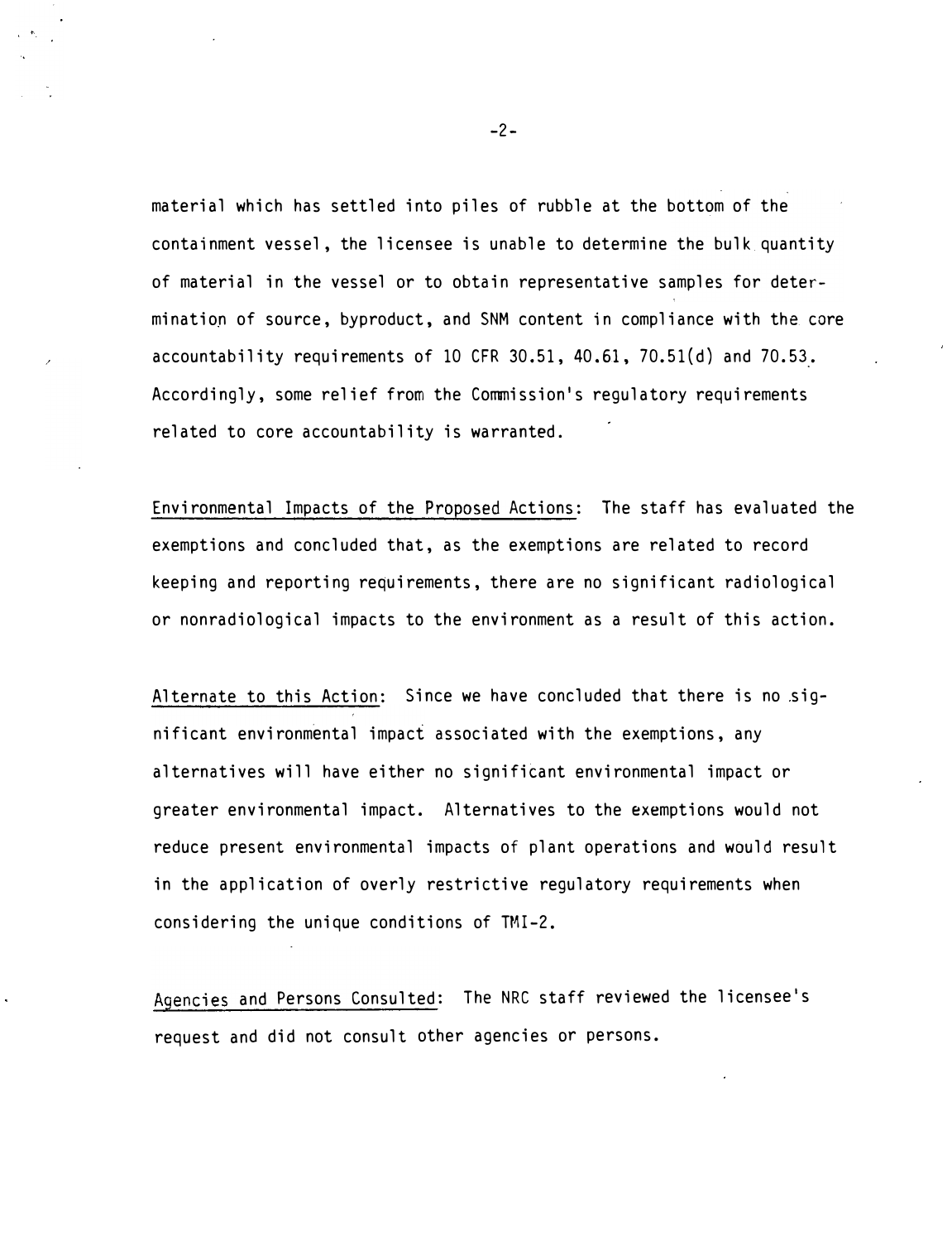Alternate Use of Resources: This action does not involve.the use of resources not previously considered in connection with the Final Programmatic Impact Statement for TMI-2 dated March 1981.

Finding of No Significant Impact: The Commission has determined not to prepare an environmental impact statement for the subject Exemption. Based upon the foregoing environmental assessment, we conclude that this action will not have a significant effect on the quality of the human environment.

For further details with respect to this action see; (1) Letter from F. R. Standerfer, GPUNC, to B. J. Snyder, USNRC, Core Accountability Exemption Requests, dated April 18, 1985.

The above documents are available for inspection at the Commission's Local Public Document Room, 1717 H Street, N.W., Washington, DC, and at the Commission's Local Public Document Room at the State Library of Pennsylvania, Government Publications Section, Education Building, Commonwealth and Walnut Streets, Harrisburg, Pennsylvania 17126.

FOR THE NUCLEAR REGULATORY COMMISSION

-Benauf J. Sn. Bernard J. Snyder, Program Director

Three Mile Island Program Office Office of Nuclear Reactor Regulation

. '·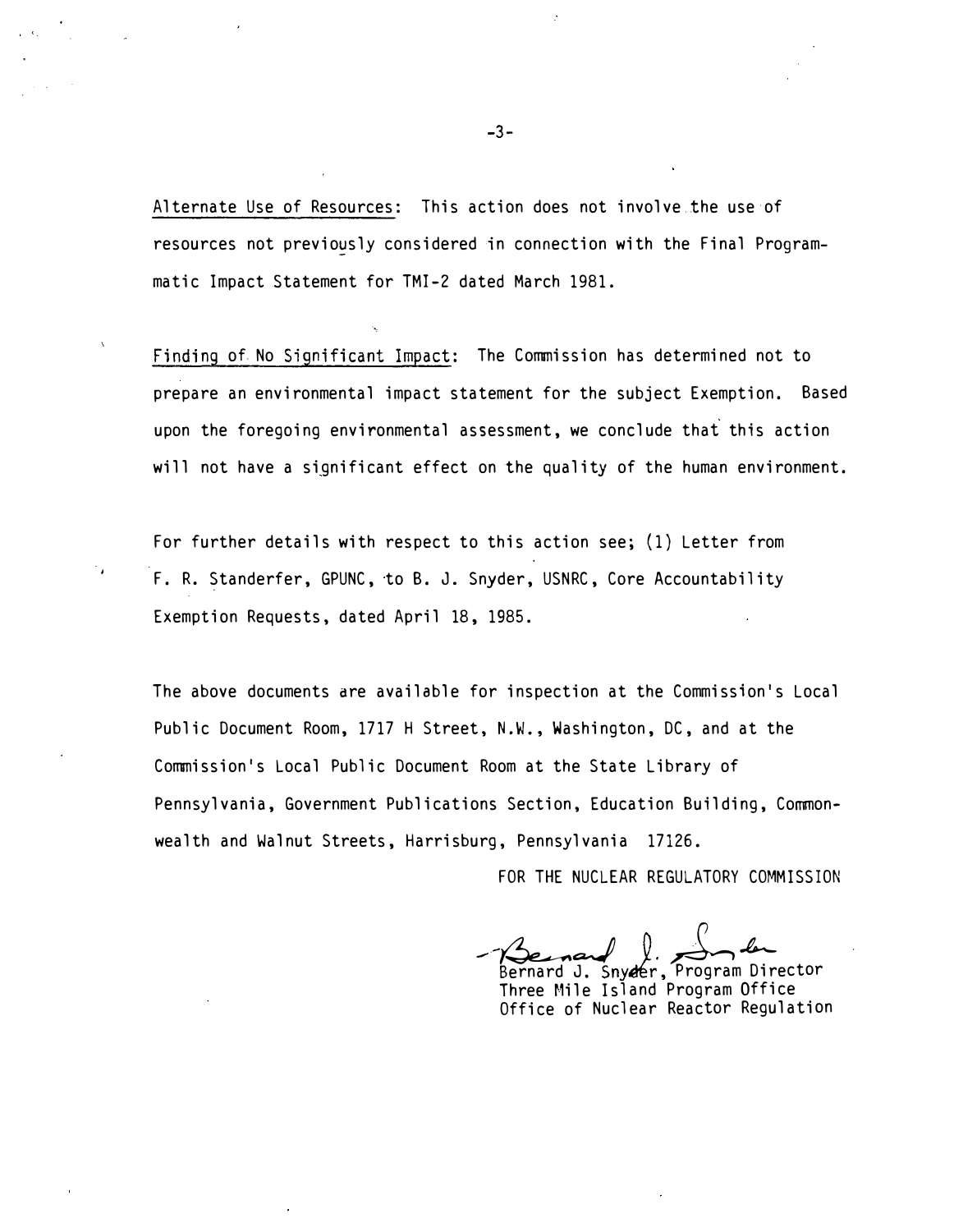. .

i.<br>B

ENCLOSURE 3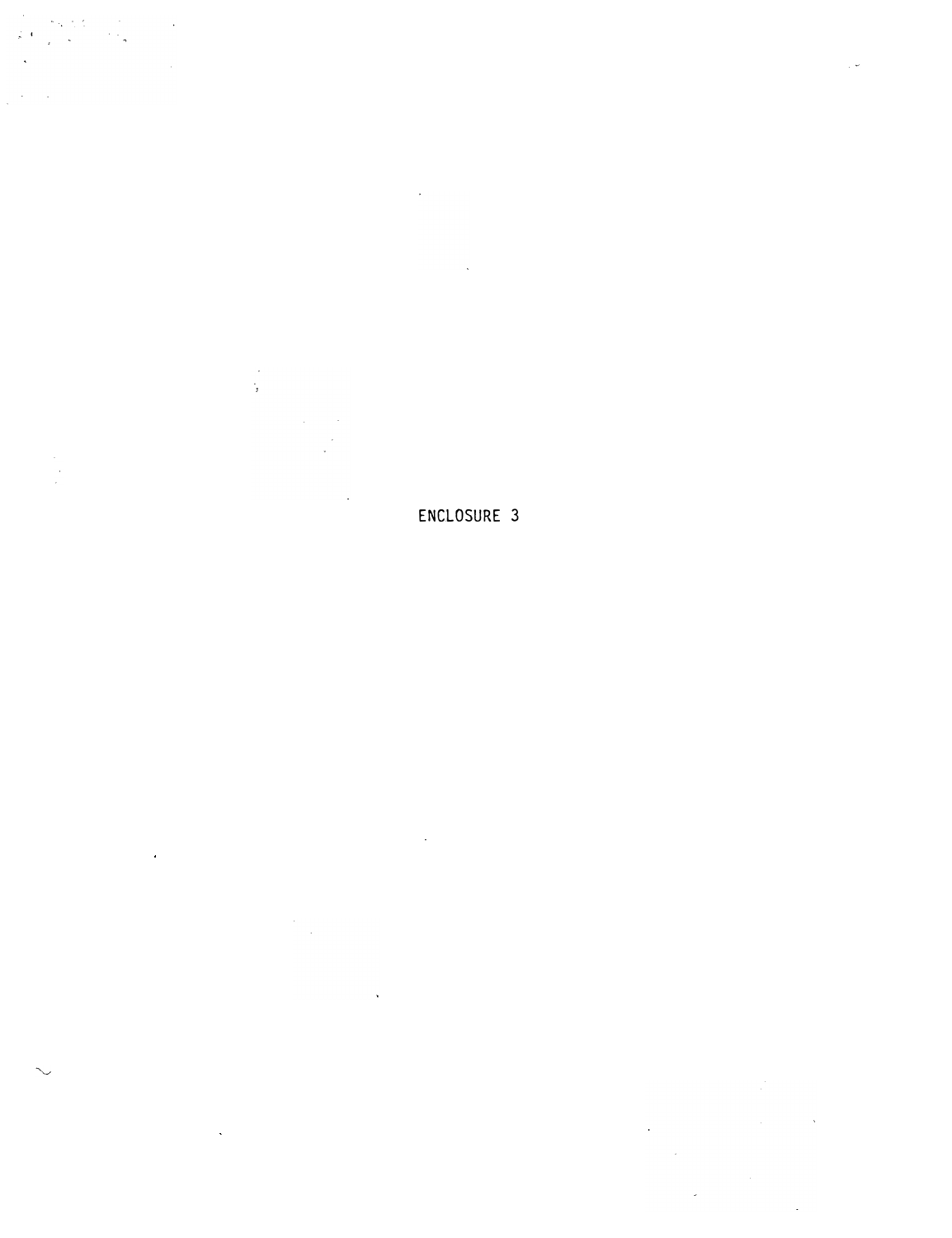

UNITED STATES NUCLEAR REGULATORY COMMISSION WASHINGTON, D.C. 20555 October 17, 1985

Docket No. 50-320

Docketing and Service Section Office of the Secretary of the Commission

SUBJECT: Three Mile 1sland Unit 2 Approval of Exemption from 10 CFR  $30.51$ ,  $40.61$ ,  $70.51(d)$ , and 70.53

Two signed originals of the Federal Register Notice identified below are enclosed for your transmittal to the Office of the Federal Register for publication. Additional conformed copies'( ) of the Notice are enclosed for your use.

 $\square$  Notice of Receipt of Application for Construction Permit(s) and Operating License(s).

- $\Box$  Notice of Receipt of Partial Application for Construction Permit(s) and Facility License(s): Time for Submission of Views on Antitrust Matters.
- $\Box$  Notice of Availability of Applicant's Environmental Report.
- $\Box$  Notice of Proposed Issuance of Amendment to Facility Operating License.
- $\square$  Notice of Receipt of Application for Facility License(s); Notice of Availability of Applicant's Environmental Report; and Notice of Consideration of Issuance of Facility License(s) and Notice of Opportunity for Hearing.
- $\square$  Notice of Availability of NRC Draft/Final Environmental Statement.
- $\Box$  Notice of Limited Work Authorization.
- $\Box$  Notice of Availability of Safety Evaluation Report.
- $\square$  Notice of Issuance of Construction Permit(s).
- $\Box$  Notice of Issuance of Facility Operating License(s) or Amendment(s).
- $\mathbb{Z}$  Other:  $\mathbb{Z}$  Exemption

Bernard J. Snyder, Program Director Bernard J. Snydey, Program Director

Office of Nuclear Reactor Regulation

Enclosure: As Stated .